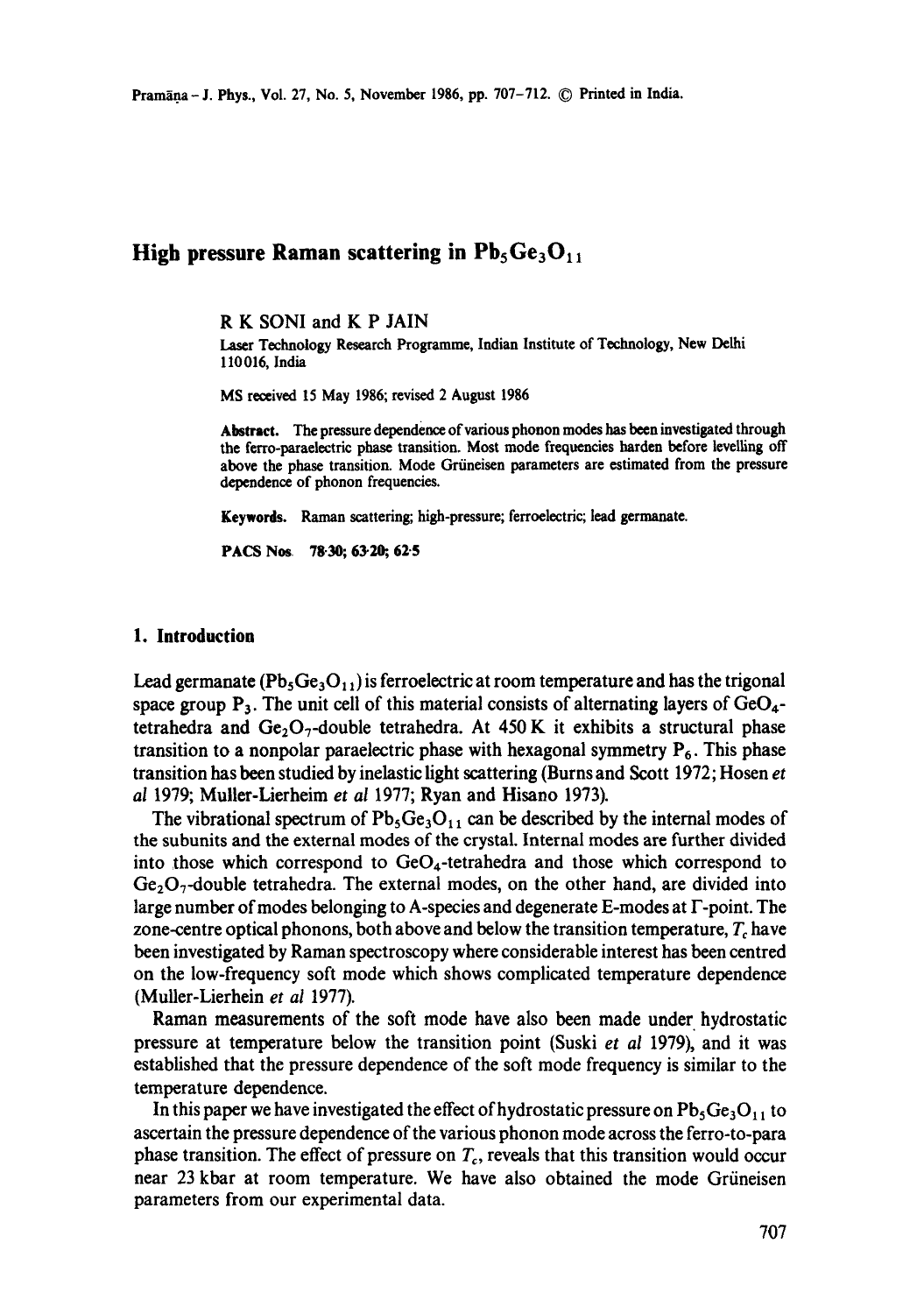## 2. Experimental procedure and results

The Raman spectra were recorded using a Jobin-Yvon double monochromator fitted with concave holographic gratings. A cooled photomultiplier tube with a conventional photon counting system was used to detect the Raman signal. Hydrostatic pressure was generated in a diamond anvil cell. Each anvil is a brilliant cut gem quality diamond of flat 0.6 mm<sup>2</sup> area. The anvils are used in gasketed configuration. The extra hard steel gasket allows the sample to be encapsulated in a pressure-transmitting fluid, thus providing truly hydrostatic condition. The sample is confined in a small gasket hole and surrounded by 4:1 mixture of methanol: ethanol. Pressure in the diamond cell was measured by using well-known ruby fluorescence technique. Strong fluorescence line at 6942 Å (R<sub>1</sub>-line) of ruby crystal, which was also placed in the cell along with the sample, was recorded and the pressure inside the diamond cell was deduced from its known pressure dependence  $(-0.75 \text{ cm}^{-1}/\text{k} \text{ bar})$  (Piermarini and Block 1975; Barnett et al 1973).

Figure 1 shows the Raman spectrum of a sample of  $Pb_5Ge_3O_{11}$  at atmospheric pressure. This spectrum has already been reported in the literature and the vibrational modes have been identified, as listed in table 1. Our results are in good agreement with the published results. The vibrational modes below 50 cm<sup> $-1$ </sup> were not recorded due to strong elastic scattering.

Figure 2 displays the pressure variation of low-frequency portion  $(50-200 \text{ cm}^{-1})$  of the Raman spectrum of  $Pb_5Ge_3O_{11}$ . All four Raman modes (labelled M, N, N' and O) show increase in their frequency with increasing pressure and have almost identical



Figure 1. Unanalyzed Raman spectrum of  $Pb_5Ge_3O_{11}$  taken with 4880 Å laser line at ambient pressure and temperature.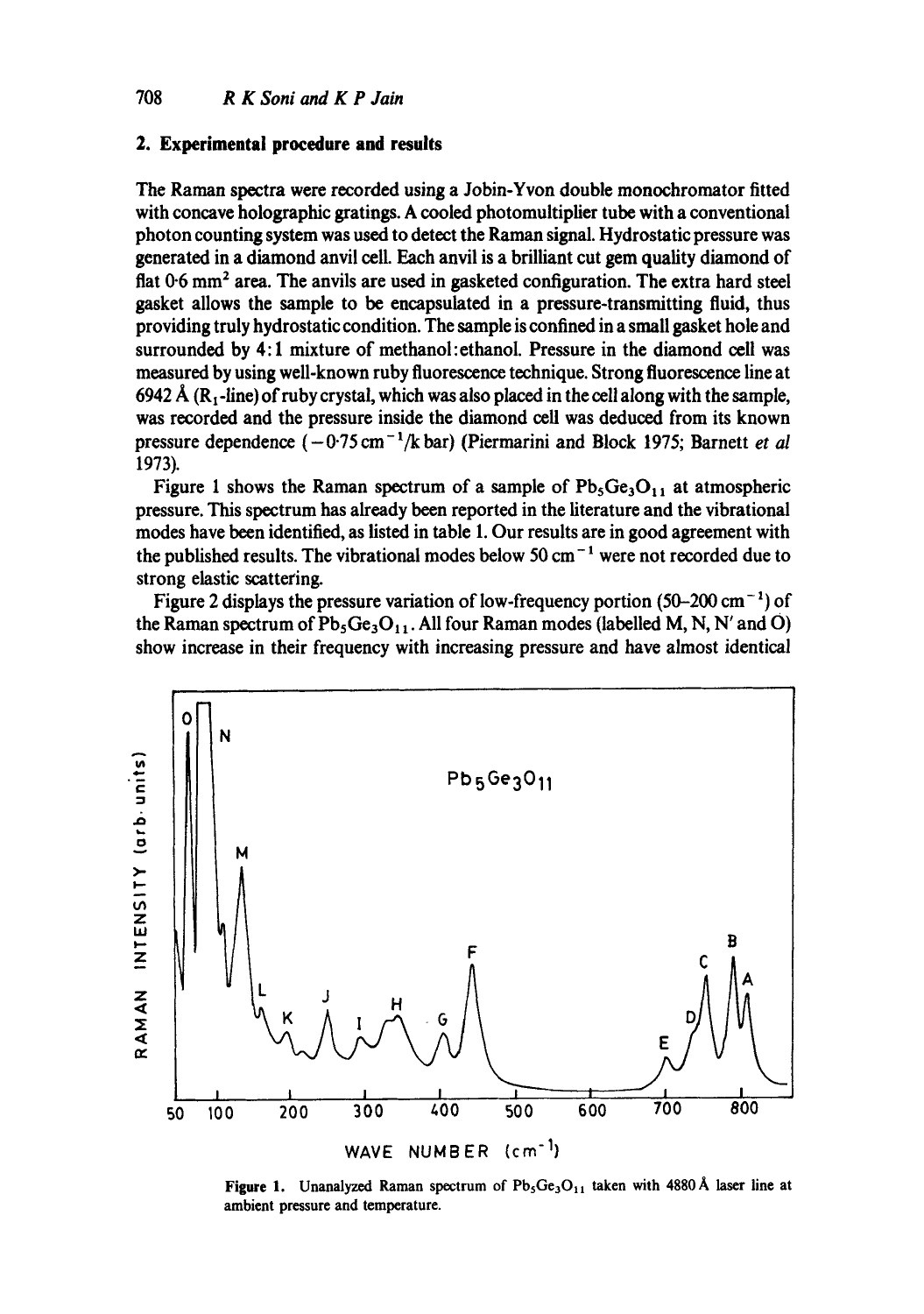|               | Frequency (in $cm^{-1}$ )<br>Pressure (in kbar) |     |     |     |     |     |                         |
|---------------|-------------------------------------------------|-----|-----|-----|-----|-----|-------------------------|
| Raman<br>Mode | 1                                               | 13  | 20  | 30  | 42  | 46  | Grüneisen*<br>parameter |
| A             | 806                                             |     |     |     |     |     |                         |
| В             | 790                                             | 798 | 800 | 804 | 810 | 810 | 0.251                   |
| С             | 750                                             | 760 | 770 | 770 | 774 | 775 | 0.526                   |
| D             | 732                                             |     |     | 760 | 766 |     |                         |
| E             | 700                                             | 710 | 724 | 730 | 740 | 742 | 0.674                   |
| F             | 440                                             | 450 | 454 | 458 | 460 | 460 | 0.626                   |
| G             | 409                                             | 410 | 412 | 418 | 420 |     | 0.142                   |
| н             | 350                                             |     |     |     |     |     |                         |
| I             | 300                                             |     | 308 | 308 | 310 |     | 0.52                    |
| J             | 252                                             | 258 | 264 |     |     |     | 0.93                    |
| K             | 200                                             |     |     |     |     |     |                         |
| L             | 164                                             |     |     |     |     |     |                         |
| M             | 140                                             | 144 | 150 | 150 | 150 | 152 | 1:37                    |
| N             | 92                                              | 96  | 100 | 98  | 100 | 100 | 1.26                    |
| N             | 82                                              | 87  | 90  | 91  | 93  | 93  | 1.86                    |
| О             | 70                                              | 74  | 76  | 74  | 76  | 76  | 1.65                    |

Table 1. Frequency and Grüneisen parameter of Raman mode in  $Pb_5Ge_3O_{11}$ .

\* Mode Griineisen parameters are calculated for low-pressure phase upto 20 k bar (below transition pressure  $P_c = 23$  k bar).

behaviour. Their frequency increases upto 20 kbar, decreases slightly at 30 kbar and then increases again above it. This break-in pressure dependence is probably due to ferro-to-paraelectric phase transition around 23 kbar. It should be mentioned that low frequency  $32 \text{ cm}^{-1}$  phonon becomes soft near ferro-to-para phase transition. This phase transition occurs at temperature  $T_c = 450$  K at atmospheric pressure and is a pressure dependent quantity,

$$
dT_c/dp = -6.7 K/kbar,
$$

where K is the compressibility  $(-2.5 \times 10^{-3} \text{ kbar}^{-1})$ . Therefore at room temperature, the pressure-induced phase transition should be around 23 kbar.

The pressure dependence of the high-frequency part of the spectrum (200–850 cm<sup>-1</sup>) is shown in figure 3. Here again, modes labelled A to J harden with increasing pressure. Their frequencies show smooth increase upto 20 kbar and beyond that there is no great pressure dependence, except for the far-high-frequency modes (labelled A to E) where pressure variation of the frequency is still large. This is as expected, since the highfrequency vibration involve the  $GeO<sub>4</sub>$  tetrahedra, which are unaffected by the phase transition.

In table 1, mode Grüneisen parameters for all the modes are listed, this parameter is defined as

$$
\gamma = \frac{1}{K} \frac{\mathrm{d} \ln \omega_i}{\mathrm{d} p},
$$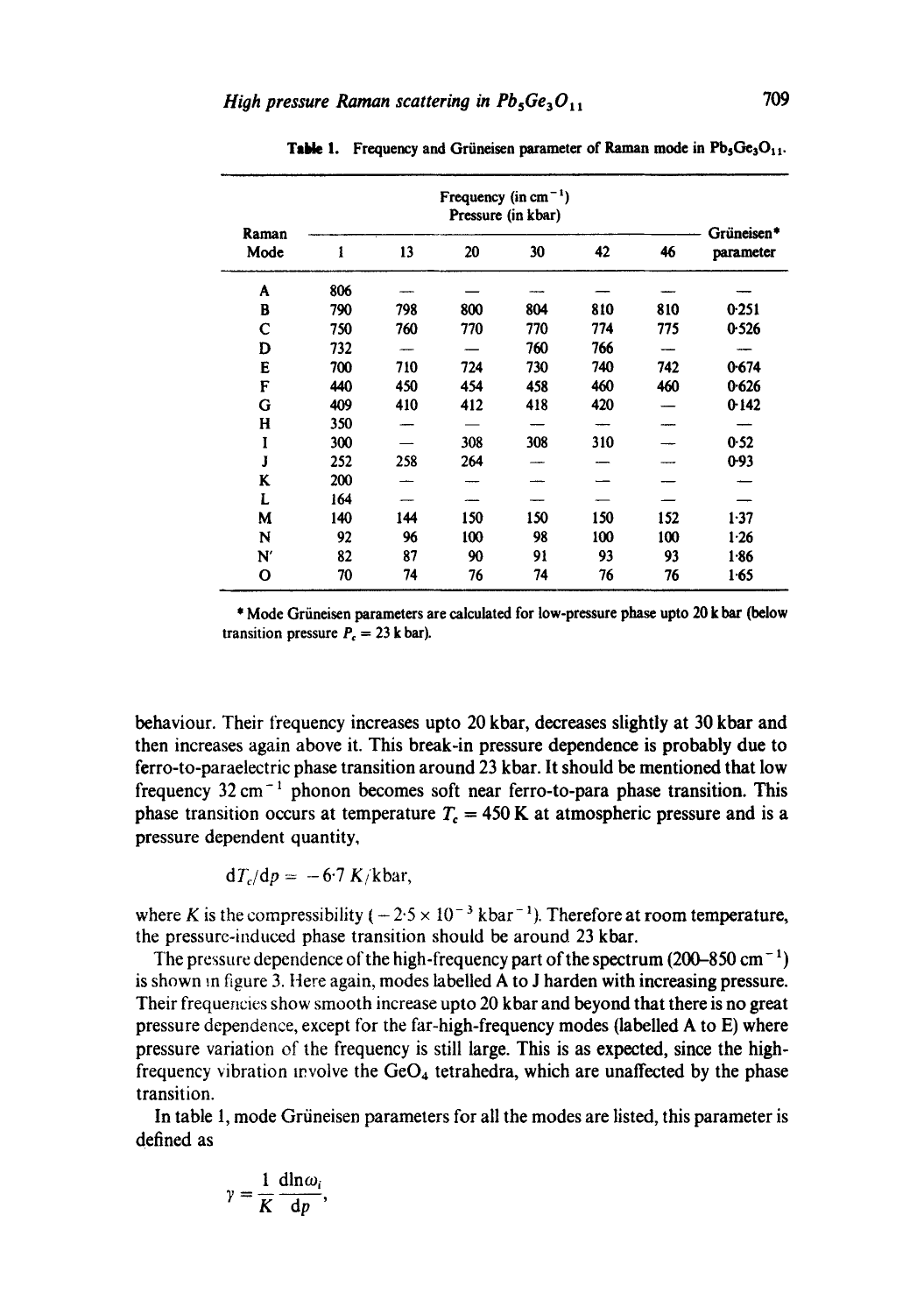

**Figure 2.** Pressure dependence of low-frequency part of the Raman spectrum of Pb<sub>3</sub>Ge<sub>3</sub>O<sub>11</sub> up to 30 **kbar. Above this, no pressure dependence was observed and therefore** not included in **the figure.** 

where compressibility  $K(-2.5 \times 10^{-3} \text{ kbar}^{-1})$  was obtained from elastic constant **data given in the literature (Barsch** *et al* **1975; Yamada** *et ai* **1972).** 

**Figure 4 summarizes pressure variation of mode-frequency of all the observed modes**  in  $Pb_5Ge_3O_{11}$ .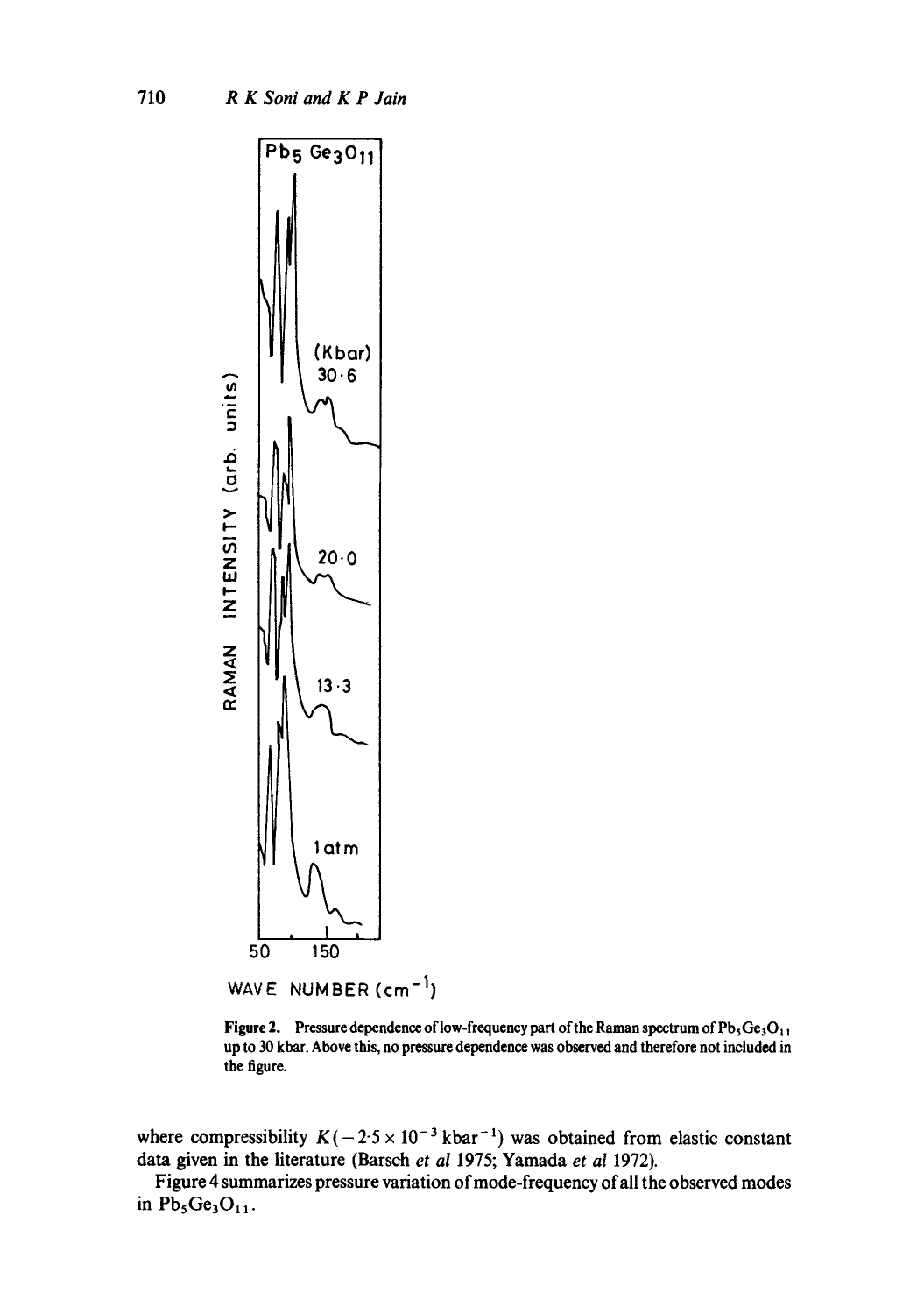

Figure 3. Pressure dependence of the high-frequency part of the Raman spectrum of  $Pb_5Ge_3O_{11}$ .

#### **3. Concluding remarks**

We have investigated the pressure coefficients of various phonon modes in  $Pb_5Ge_3O_{11}$ and find evidence for the ferro-to-para electric phase transition near 23 kbar at room temperature. The Grüneisen parameters for various modes were also determined from the pressure dependence of the modes. Unfortunately we could not study the softening of the  $32 \text{ cm}^{-1}$  phonon upto the ferro-to-para transition due to strong elastic light scattering, and this will be reported in a future publication.

#### **Acknowledgement**

We wish to express our deep gratitude to Dr A Jayaraman for introducing us to highpressure Raman spectroscopy and for helping us during all the stages of this experimental investigation.